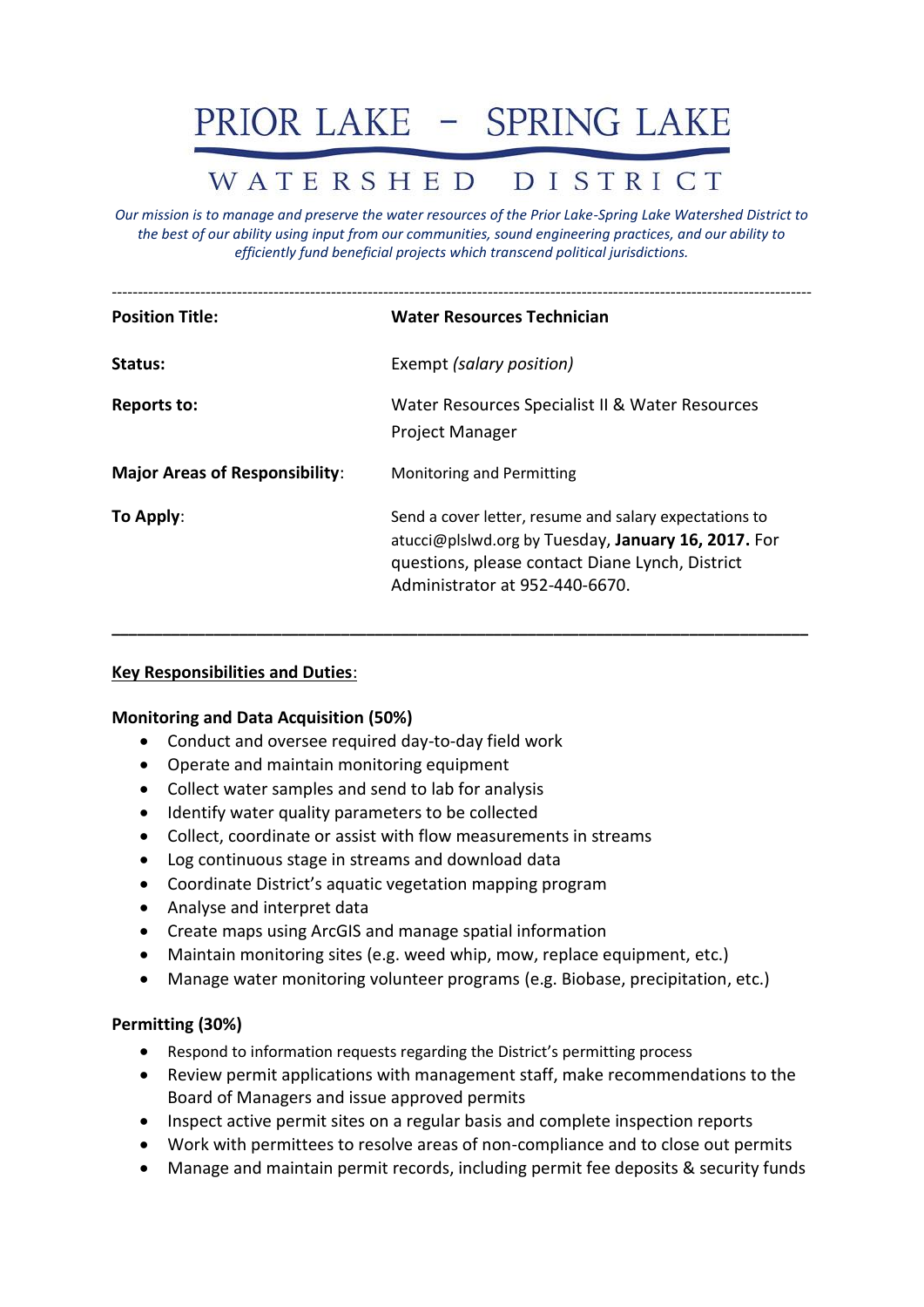• Attend regular development meetings of cities and Scott County, as needed

# **Prior Lake Outlet Channel (10%)**

- Inspect and maintain channel and outlet structure as required to sustain free-flow conditions, coordinating assistance from partners, volunteers or staff as necessary
- Report channel conditions to staff or partners as needed
- Monitor stage and flow along the outlet channel and at the outlet structure

# **Iron Chloride Facility/ Highway 13 Wetland (5%)**

- Operate facility in compliance with the NPDES permit, including monitoring ferric chloride dosing, water quality sampling/analysis
- Maintain up-to-date database of monitoring data
- Coordinate and assist with maintenance, as needed

## **Administrative Support (5%)**

- Maintain records and District files
- Prepare documents that are required for the specific responsibilities
- Other duties as assigned

## **Qualifications and Experience**

#### *Required*

- B.A./B.S. in the environmental, natural resources, or similar field with related work experience *-or-* an equivalent combination of education & related work experience
- A valid driver's license
- Ability to lift 50 lbs. and operate equipment
- Very good verbal and writing skills
- Familiarity with Microsoft Office products
- Collaborative and inclusive communication style
- Ability to work well independently
- Able to work outdoors in a variety of temperatures and weather conditions
- Strong organizational skills
- Willingness to learn new technologies and processes

## *Preferred*

- Experience with data entry, analysis and review
- Familiarity and experience with water monitoring equipment such as Sonde, Biobase, flow meters, etc.
- Proficiency in ArcGIS and use of GPS units
- Experience with Microsoft Access databases
- Conflict resolution skills and experience
- Experience conducting sediment and erosion control inspections
- Prior experience operating boats